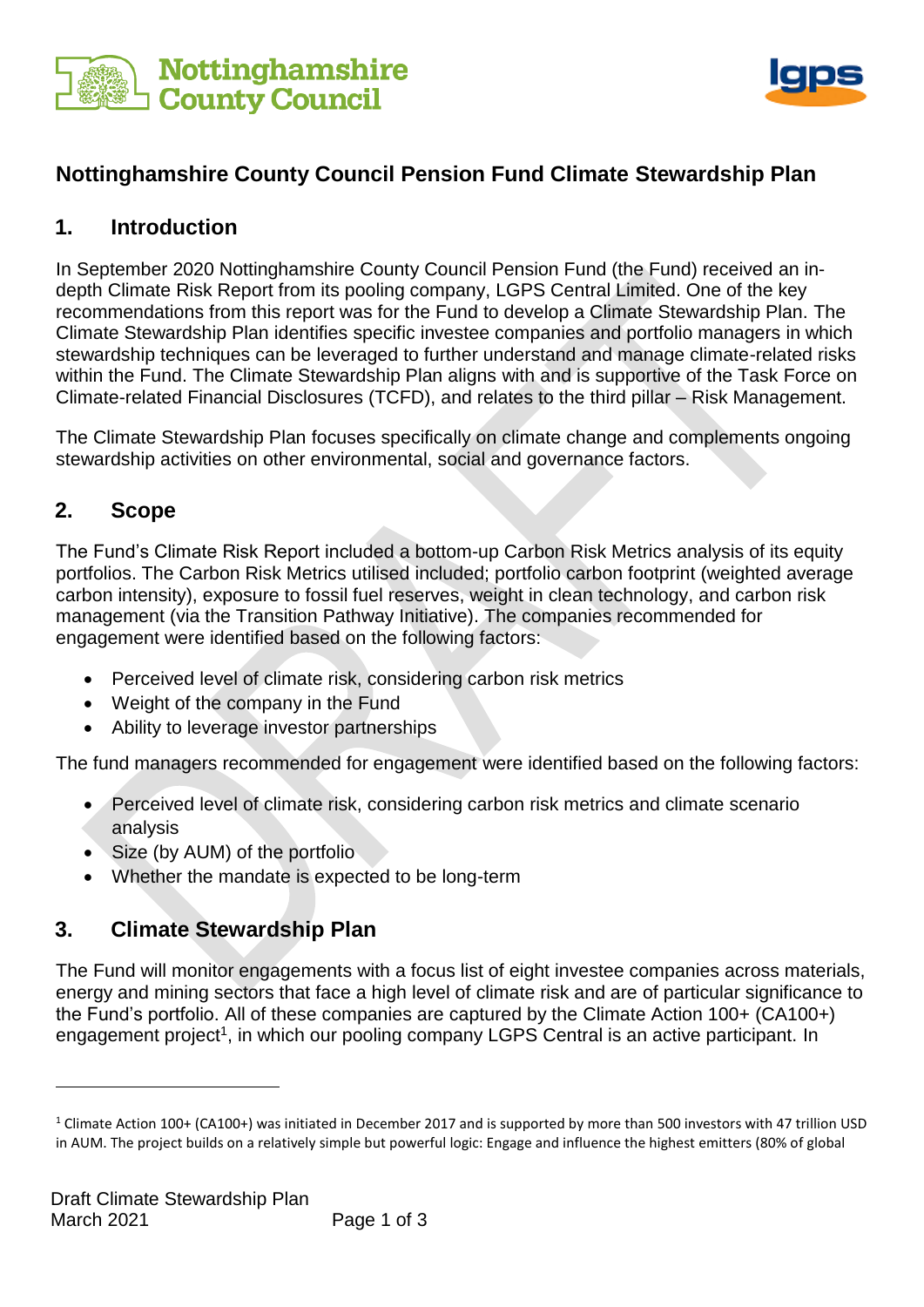



leveraging this investor partnership the Fund is able to engage and monitor progress for the focus list companies against a newly established CA100+ Net Zero Benchmark Framework (appendix B). All companies have been asked to set a 2050 net zero emissions ambition and to provide verifiable evidence of how that will be achieved in the short, medium and long term. Each company is currently being assessed against eight key Framework indicators and the results will be made public by CA100+ at the end of Q1 2021. Company response and engagement progress will feed in to voting decisions undertaken by the Fund. The Fund will engage these investee companies on all elements of the CA100+ Framework but with particular emphasis on:

| Company <sup>2</sup> | <b>Sector</b>                | <b>Issue/Objective</b>                                                                                                                                                              |
|----------------------|------------------------------|-------------------------------------------------------------------------------------------------------------------------------------------------------------------------------------|
|                      | <b>Materials</b>             | Deliver Paris-aligned business strategy                                                                                                                                             |
| $\overline{2}$       | Energy                       | Deliver Paris-aligned business strategy                                                                                                                                             |
| 3                    | <b>Materials</b>             | Deliver Paris-aligned business strategy                                                                                                                                             |
| 4                    | Energy                       | Improved carbon risk management quality (measured by TPI<br>score)<br>Plans to decarbonise the business model in line with the Paris<br>agreement<br>Improved shareholder relations |
| 5                    | <b>Materials</b>             | Lobbying and trade associations<br>Climate Transition Plan to AGM in 2021                                                                                                           |
| 6                    | <b>Diversified</b><br>Mining | Paris-aligned business model including scope 3 emissions<br>Lobbying and trade associations                                                                                         |
| 7                    | Energy                       | Capital allocation aligned with the Paris Agreement<br>Climate Transition Plan to AGM in 2021                                                                                       |
| 8                    | Energy                       | Alignment of Net Carbon footprint with the Paris Agreement                                                                                                                          |

The Fund will monitor identified investment managers to ensure climate-related risk is fully integrated into their investment process. The Fund will engage its managers on the following issues:

| <b>Asset Class</b>  | Topic                                                                                                                                                 |
|---------------------|-------------------------------------------------------------------------------------------------------------------------------------------------------|
| <b>Equities</b>     | The influence of climate factors on sector positioning<br>$\bullet$<br>Stewardship activities with companies identified in Climate Risk<br>Report     |
| <b>Fixed Income</b> | Approach to assessing climate risk in the absence of reported GHG<br>$\bullet$<br>emissions data<br>Engagement with the most intensive carbon issuers |

industrial emissions) and you influence whole sectors, markets and the global economy with a view to assisting an orderly transition to a low-carbon economy.

<sup>2</sup> The Fund will assess whether the focus list can be published with company names in tandem with publications of CA100+ Benchmark Framework results.

1